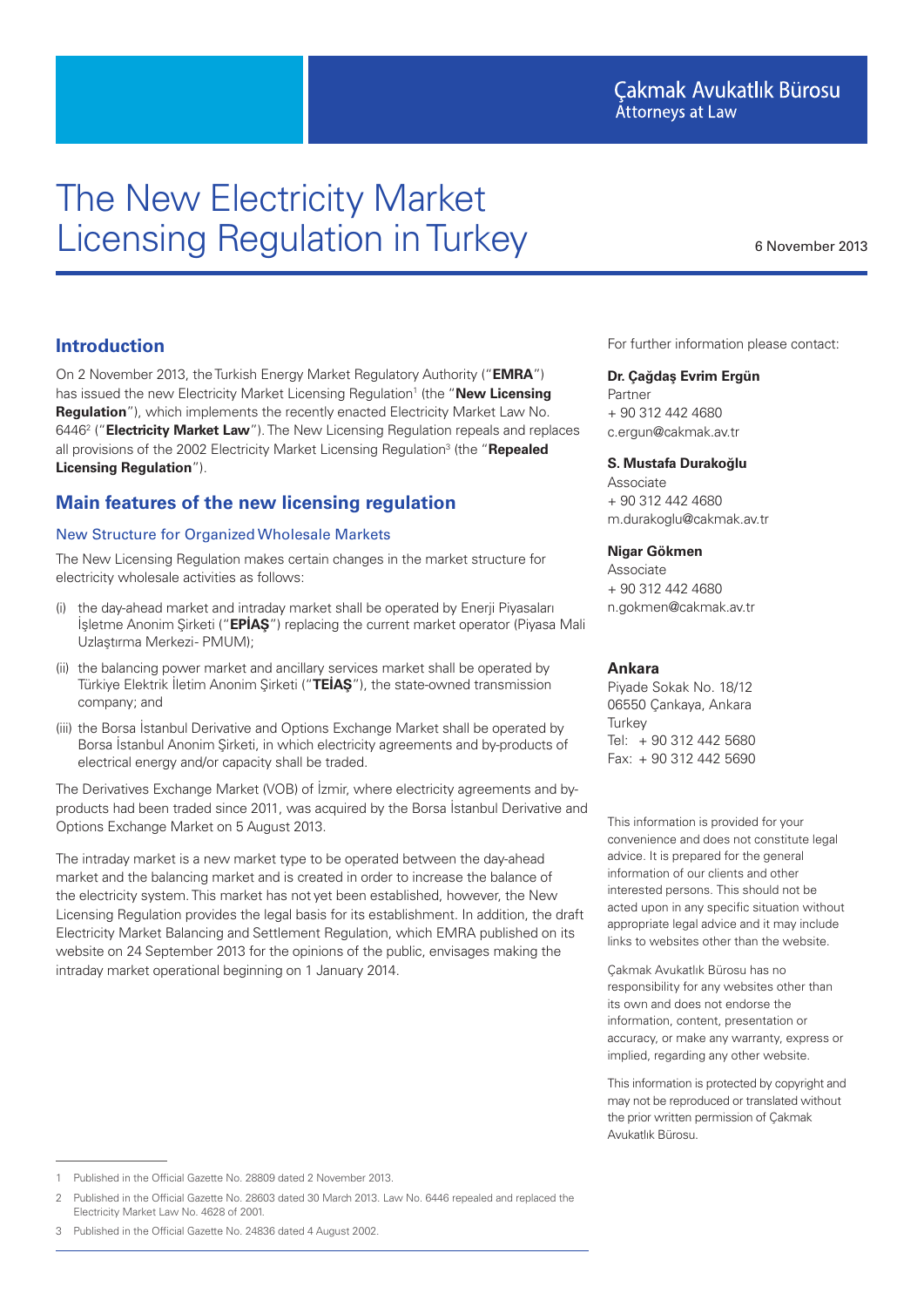The chart below shows the organized wholesale markets and their operators under the Repealed Licensing Regulation and the New Licensing Regulation:

|                                                                                     | <b>Repealed Licensing</b><br><b>Regulation</b>                   | <b>New Licensing</b><br><b>Regulation</b> |
|-------------------------------------------------------------------------------------|------------------------------------------------------------------|-------------------------------------------|
| Day-ahead market                                                                    | <b>PMUM</b>                                                      | EPİAŞ                                     |
| <b>Intraday Market</b>                                                              |                                                                  | EPIAS                                     |
| <b>Balancing Power</b><br><b>Market</b>                                             | <b>PMUM</b>                                                      | <b>TEIAS</b>                              |
| <b>Ancillary Services</b><br><b>Market</b>                                          | <b>TEIAS</b>                                                     | <b>TEIAS</b>                              |
| Borsa İstanbul<br><b>Derivative and</b><br><b>Options Exchange</b><br><b>Market</b> | Partially, Derivative<br>and Options<br>Exchange Market<br>(VOB) | Borsa Istanbul A.S.                       |

The New Licensing Regulation also provides that all transactions conducted in any of the above-referenced markets shall be exempt from stamp tax.

# **Changes applicable to generation companies**

# Share Transfer Restrictions

The Electricity Market Law prohibits the direct and indirect transfers of the shares of generation companies during the preliminary license period. Prior drafts of the New Licensing Regulation provided an exemption for generation license holders who previously received temporary acceptance for any of their projects. In other words, license holders who had a power plant in operation were not subject to the share transfer restriction during the preliminary license period. However, the New Licensing Regulation does not include this exemption. Instead, it introduces a new exemption for indirect share transfers by foreign shareholders of generation companies.

# Environmental Impact Assessment Decision

Pursuant to the draft versions of the New Licensing Regulation, an environmental impact assessment decision was required to be obtained prior to the preliminary license application. However, the New Licensing Regulation states that such a decision must be obtained during the preliminary license period; i.e., subsequent to the issuance of the preliminary license.

# Reporting Requirement

Pursuant to the Repealed Licensing Regulation, generation license holders were required to submit an annual activity report to EMRA as long as they held a license. The New Licensing Regulation amends this requirement and accordingly, generation license holders will submit a progress report to EMRA each year only during their construction period. Therefore, there is no longer a requirement to submit annual activity reports during the operation period.

## Amendments to the Articles of Association

Pursuant to the Repealed Licensing Regulation, generation license holders were required to obtain prior approval of EMRA for all amendments to their articles of association, except for amendments regarding the address of the company. Under the New Licensing Regulation, generation companies are not required to obtain EMRA's approval for any amendment to their articles of association.

## Criminal Records

Under the Repealed Licensing Regulation, real persons holding, directly or indirectly, 10% or more shares in a license applicant company (including generation license applicant companies) or members of board of directors, statutory auditors or other senior directors were required to be not convicted, based on a finalized judgment, for infamous crimes such as bribery, fraud, corruption, or for rigging the tender. The New Licensing Regulation removes this prohibition, and only requires that real persons holding, directly or indirectly, 10% or more shares (5% or more in publicly listed companies) and members of the board of directors must not have acted as a shareholder holding, directly or indirectly, 10% or more shares (5% or more in publicly listed companies) or members of the board of directors of another license holder whose license has been cancelled by EMRA within the last three years period.

# **Changes applicable to distribution and assigned retail sale companies**

# Available Securities for Financing

The New Licensing Regulation explicitly sets forth that establishing pledge over shares and accounts of distribution and assigned retail sale companies is subject to the approval of EMRA. The wording of the Repealed Licensing Regulation and EMRA's implementation were not clear in terms of pledge over bank accounts.

Under the Repealed Licensing Regulation, all license holders were entitled, at least theoretically, to provide a step-in right to their lenders under financing agreements, whereby EMRA was required to issue, subject to certain conditions, a new license to a new investor nominated by the lenders in the event of default under the financing agreements. The New Licensing Regulation restricts this right to the generation license holders only.

#### Reporting Requirement

As in the Repealed Licensing Regulation, distribution companies are required to submit an annual activity report to EMRA under the New Licensing Regulation. However, unlike the Repealed Licensing Regulation, the New Licensing Regulation requires distribution companies to post such reports on their websites. In addition, distribution companies are required to submit a report regarding the progress made in the legal unbundling process. In accordance with the drafts of the New Licensing